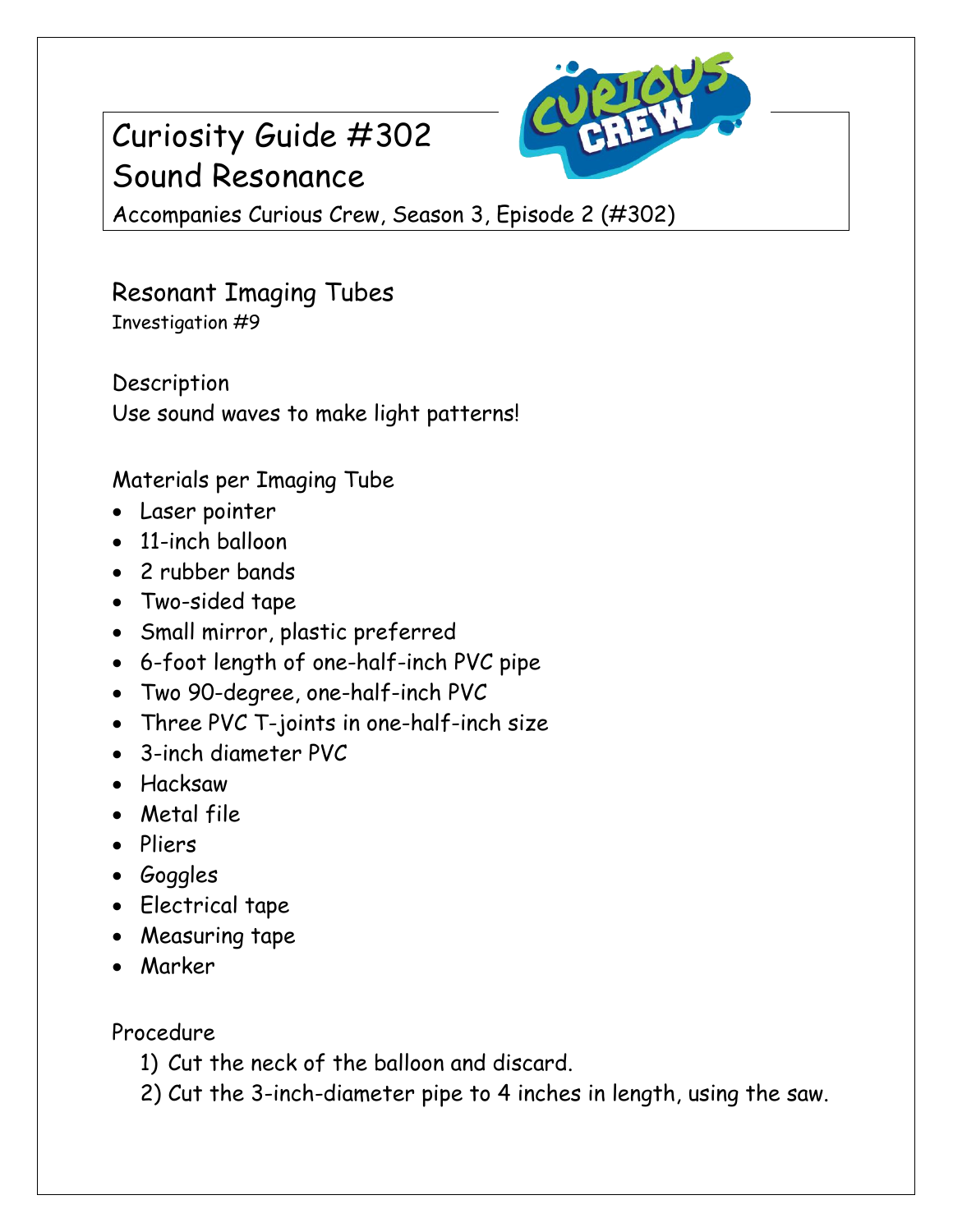- 3) Use a metal file to get off the burrs.
- 4) Stretch the balloon over one end of the pipe. Secure with a rubber band. This is the membrane.
- 5) Using the pliers, snip off a 1-centimeter square piece of mirror. Tape the mirror on the membrane, using double-sided tape. The mirror should be positioned between the center of the membrane and the edge of the pipe.
- 6) Cut the following lengths from the one-half-inch PVC pipe:
	- a. Two pieces that are 3 centimeters
	- b. 1 piece that is 5 centimeters
	- c. 3 pieces that are 12 centimeters
	- d. 2 pieces that are 50 centimeters
- 7) Arrange the parts so that the 12-centimeter parts feed into a T joint, continue to the 50 centimeter parts, to an elbow, to a 3 centimeter part.
- 8) Connect the two halves with a 5-centimeter length between the two T joints, and place a third T joint between the two 3 centimeter parts.
- 9) Add the last 12-centimeter part in the open remaining T joint.
- 10)The joints should fit snugly.
- 11) Place the 3-inch pipe in the space on the open end. The membrane should face the rest of the pipes. The mirror should be positioned toward the top of the membrane.
- 12)Wrap the three rubber bands around the PVC outside pipes and the large 3-inch pipe.
- 13)Slide the end of the laser pointer in the 12-centimeter tube. Make sure the laser pointer is snug. You may have to wrap electrical tape around it to keep it snug.
- 14)Turn on the laser. Never point it in someone's eyes.
- 15)Adjust the laser so that it hits the piece of mirror on the membrane.
- 16)Hold the Imaging Tube so that it faces the wall. Make noises in the open part of the tube.